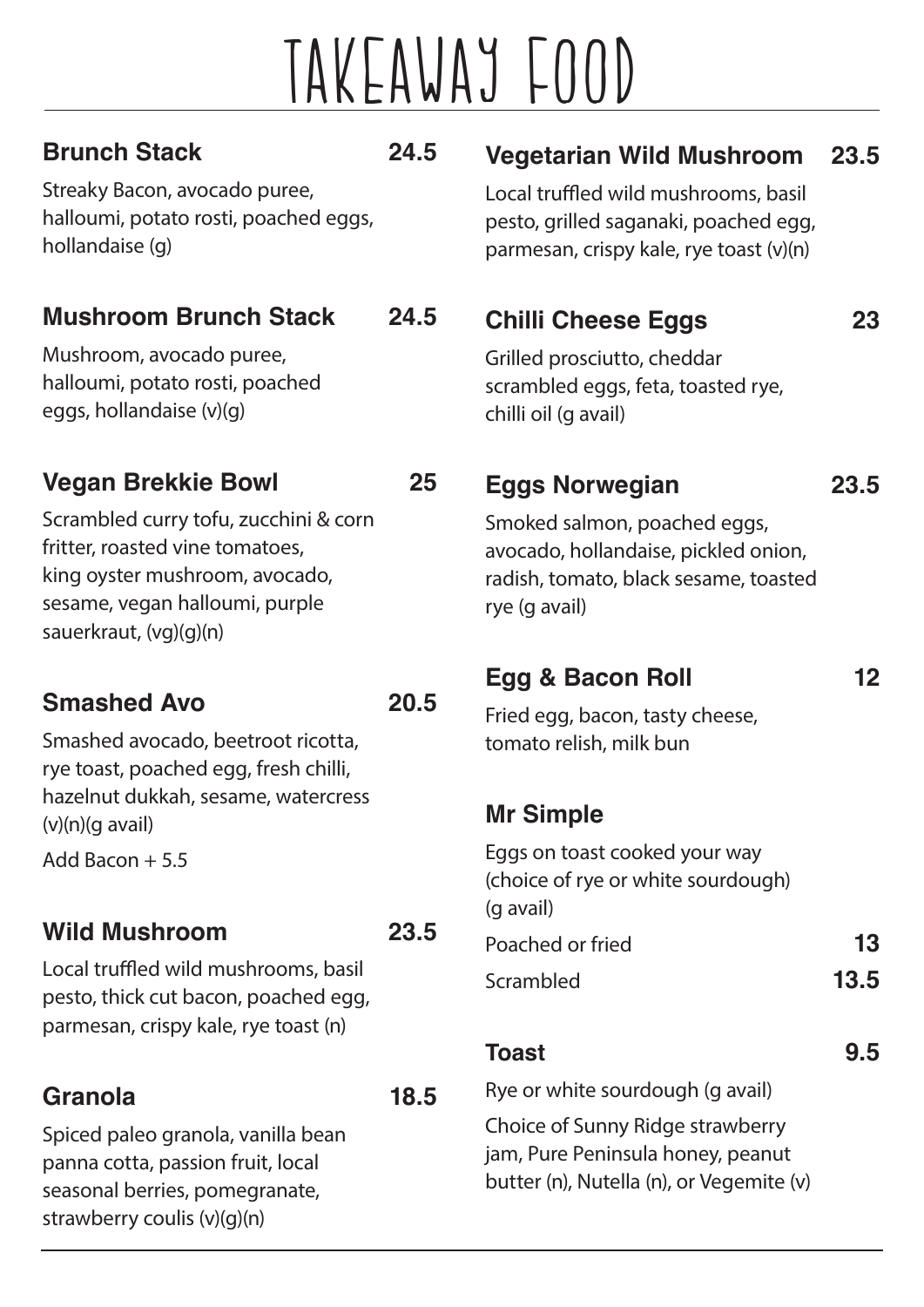## TAKEAwAy FOOD

#### **Fish & Chips 27**

Panko crumbed Barramundi, jalapeno tartare, herbed mushy peas, chips

#### **Falafel Tacos 23**

Spiced chickpea falafel tacos, pumpkin tahini, beetroot relish, slaw (vg)

#### **Burrito Bowl 24.5**

Guacamole, corn & edamame salsa, spicy Mexican beans, corn chips, shredded lettuce, tamarind roasted cauliflower, toasted almonds (vg)(g)(n)

#### **BBQ Fried Chicken Burrito 29.5 Bowl**

BBQ Fried chicken, guacamole, corn & edamame salsa, spicy Mexican beans, corn chips, shredded lettuce, tamarind roasted cauliflower, toasted almonds  $(q)(n)$ 

#### **Vietnamese Calamari Salad 24.5**

Crispy calamari, slaw, bean shoots, fresh chilli, peanuts, spring onion, toasted coconut, fragrant herbs, herb dressing (g)(n)

#### **Family Meal Special 55**

Ask staff for this weeks special (feeds 3/4 ppl) Must order before 12pm

### **7 Spice French Fries 9.5**

7 spice seasoning with wasabi mayo (Plain fries available on request)(g)(v)

#### **Sweet Potato Fries 11**

Black vinegar Kewpie (v)



### Sides

| Poached or fried egg / goats feta |     |
|-----------------------------------|-----|
| Scrambled eggs                    |     |
| Potato rosti / mushroom / avocado | 4.5 |
| Spinach / tomato                  |     |
| Scrambled curry tofu (vq)         | 5   |
| Vegan halloumi / vegan feta       | 5.5 |

| Corn & zucchini fritter (vg)          |     |
|---------------------------------------|-----|
| Thick cut candied bacon (one slice)   | 5.5 |
| Streaky bacon / pork & fennel sausage | 5.5 |
| Salmon / Grilled saganaki / halloumi  | 5.5 |
| Gluten free bread or bun add          | 3   |
| Tomato relish / beetroot relish       |     |
|                                       |     |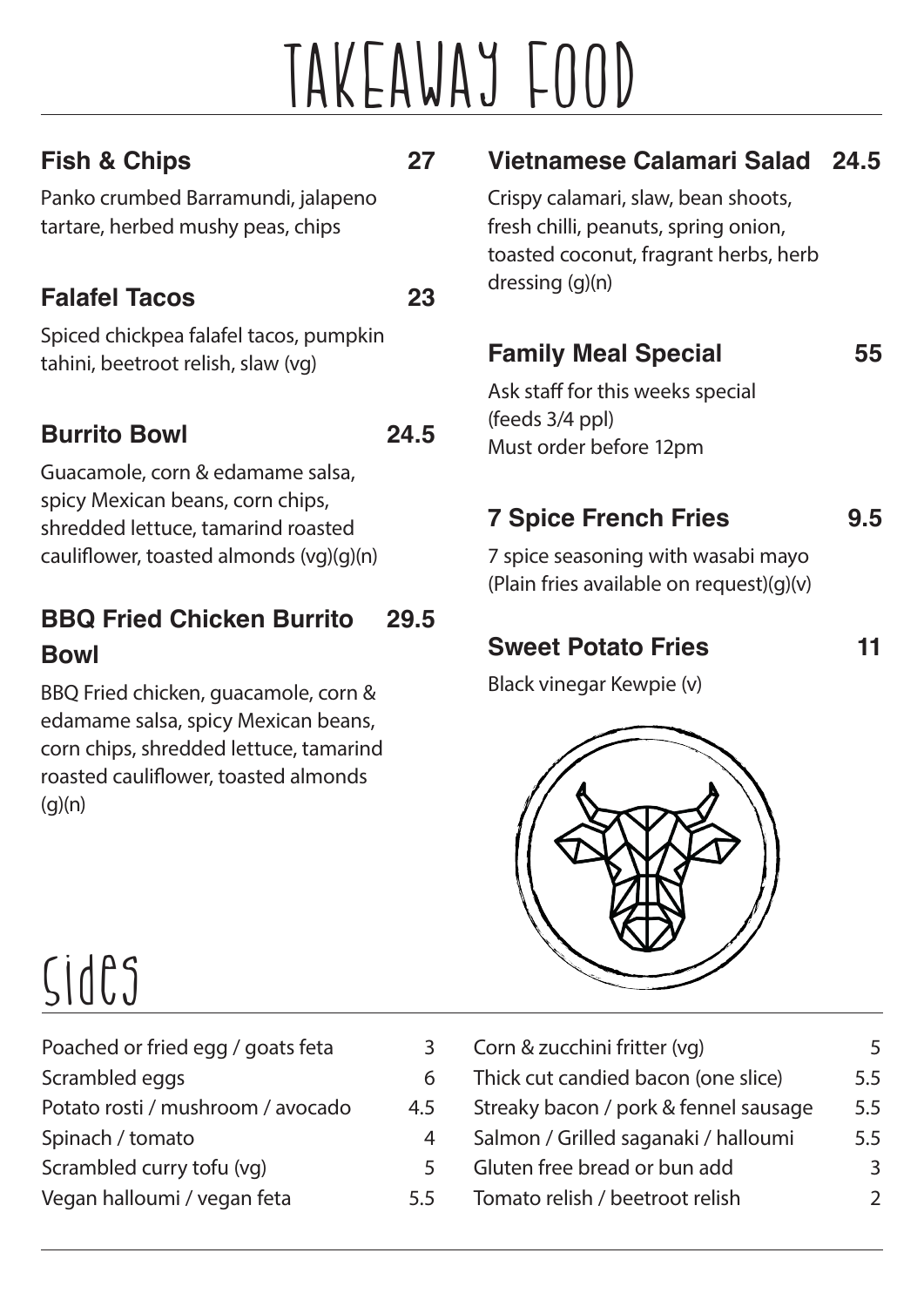# BuRGERS & SANDwICHES

#### **Reuben Sandwich 25.5**

Pastrami, purple sauerkraut, swiss cheese, house Russian dressing, pickles, rye, sweet potato fries

#### **Fried Chicken Sandwich 22**

Fried Chicken, double American cheese, iceberg lettuce, special sauce, French fries

#### **Fish Finger Sandwich 22**

Panko crumbed Barramundi goujons, iceberg lettuce, American cheese, jalapeno tartar, French fries

#### **Fried Chicken Bao 24.5**

Fried chicken thigh, bok choi, purple cabbage & Szechuan slaw, black vinegar glaze, spicy miso Kewpie, chilli, 7 spice French fries

#### **Vegan Burger 23.5**

Corn and zucchini fritter, beetroot relish, fresh spinach, avocado, vegan aioli, seeded beetroot bun, French fries (vg)

#### **The Angus Burger 25**

1/2 pound Angus beef patty, double American cheese, red onion, pickles, mustard, ketchup, lettuce, milk bun, French fries

#### **Brisket Burger 25**

24hr slow cooked beef brisket, bacon, lettuce, American cheese, pickles, red onion, smokey bbq sauce, aioli, milk bun, French fries

#### **The Fiery Angus 26**

Angus beef patty, spicy salami, American cheese, tomato, jalapeno salsa, chipotle mayo, lettuce, hot sauce, milk bun, French fries

#### **Double Bacon Burger 26**

Angus beef patty, double serve of bacon, American cheese, smokey BBQ sauce, pickles, lettuce, red onion, milk bun, French fries

#### **Grilled Chicken Burger 23**

Grilled chicken thigh, avocado, brie, tomato relish, aioli, lettuce, milk bun, French fries

#### **Double Angus Burger 29**

Double 1/2 pound Angus beef patty, double American Cheese, red onion, pickles, mustard, ketchup, lettuce, milk bun, French fries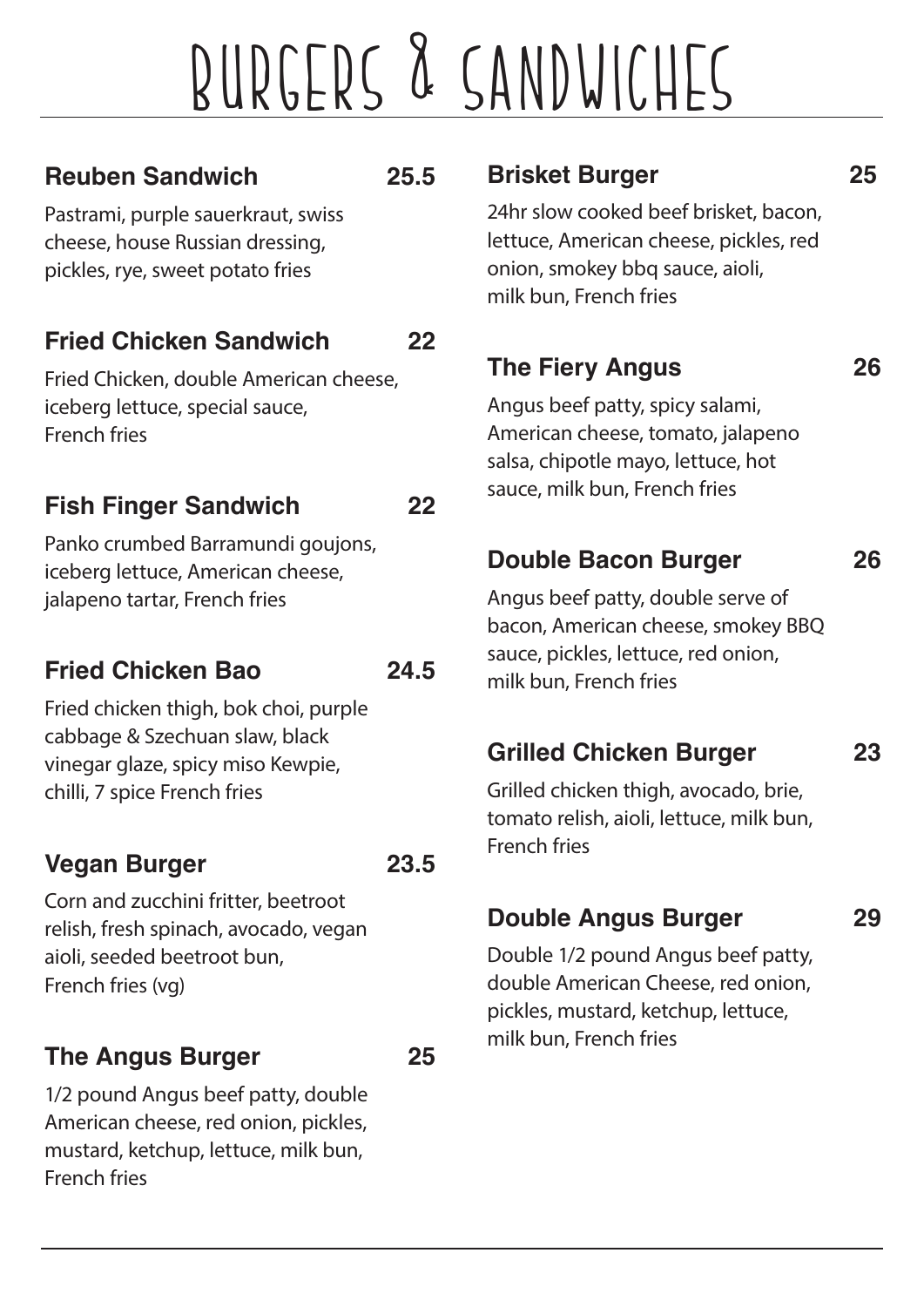# TAKEAwAy DRINKS

#### **Coffee**

| Latte / Flat White / Cappuccino / Magic<br>Long Black / Espresso / Short Mac /<br>Double Espresso / Piccolo / Long Mac | 4.3 |
|------------------------------------------------------------------------------------------------------------------------|-----|
| Decaf                                                                                                                  | 4.8 |
| Mocha                                                                                                                  | 4.6 |
| <b>Cold Drip</b>                                                                                                       | 5   |
| Almond, Coconut, Lactose free, add                                                                                     | .7  |
| Soy, Oat, Mug/Large, add                                                                                               | .7  |
| Extra shot or syrups                                                                                                   | .5  |
| <b>MOFO Delux Drinking Chocolate</b>                                                                                   | 5.2 |
| Mork 70% Dark Hot Chocolate                                                                                            | 5.2 |
| Iced Coffee                                                                                                            | 7   |
| <b>Iced Chocolate</b>                                                                                                  |     |

#### **Tea**

| Larsen & Thompson: English Breakfast,<br>Earl Grey, Sencha, White Peony,<br>Lemongrass & Ginger, Peppermint,<br>Camomile | 4.5 |
|--------------------------------------------------------------------------------------------------------------------------|-----|
| Prana Chai                                                                                                               | 5.5 |
| Vanilla Chai Cold Brew                                                                                                   | 6.5 |
| Matcha Latte                                                                                                             | 5.2 |
| <b>Turmeric Latte</b>                                                                                                    | 5.2 |
|                                                                                                                          |     |

#### **Fresh Juice**

| 8.5 |
|-----|
| 8.5 |
| 8.5 |
| 8.5 |
| 8.5 |
|     |

#### **Noahs Juices**

| Noahs Apple Juice                                                                       | 5   |
|-----------------------------------------------------------------------------------------|-----|
| Noahs Orange Juice                                                                      | 5   |
| Noahs Apple, Watermelon, Mint                                                           | 5   |
| Noahs Apple, Guava, Mixed Berries                                                       | 5   |
| Noahs Apple, Peach, Kiwi, Mango, Lime                                                   | 5   |
| <b>Bottled Drinks</b>                                                                   |     |
| Coca Cola (375ml)                                                                       | 4.5 |
| Coca Cola No Sugar (375m)                                                               | 4.5 |
| Lift Lemon (330ml)                                                                      | 4.5 |
| <b>Kirks Creaming Soda</b>                                                              | 4.5 |
| <b>Mount Franklin Sparkling Water</b>                                                   | 4.5 |
| Remedy Kombucha (330ml)<br>Ginger Lemon / Passionfruit                                  | 6   |
| Naked Life Lemonade (Sugar Free)                                                        | 5   |
| Naked Life Raspberry Soda (Sugar Free)                                                  | 5   |
| Cascade Lemon, Lime & Bitters                                                           | 5   |
| Guava Jarritos Mexican Soda                                                             | 6   |
| <b>Smoothies &amp; Shakes</b>                                                           |     |
| Banana, Almond Milk, Oats, Cinnamon,<br>Honey (n)                                       | 9.5 |
| Mango, Banana, Mint, Coconut<br>Water (vg)                                              | 9.5 |
| Spinach, Apple, Mint, Banana, Coconut<br>Water (vg)                                     | 9.5 |
| <b>Cookies &amp; Cream Ice Cream Shake</b>                                              | 9.5 |
| <b>Milkshakes</b><br>(Chocolate, Banana, Strawberry, Vanilla,<br><b>Salted Caramel)</b> | 7.5 |